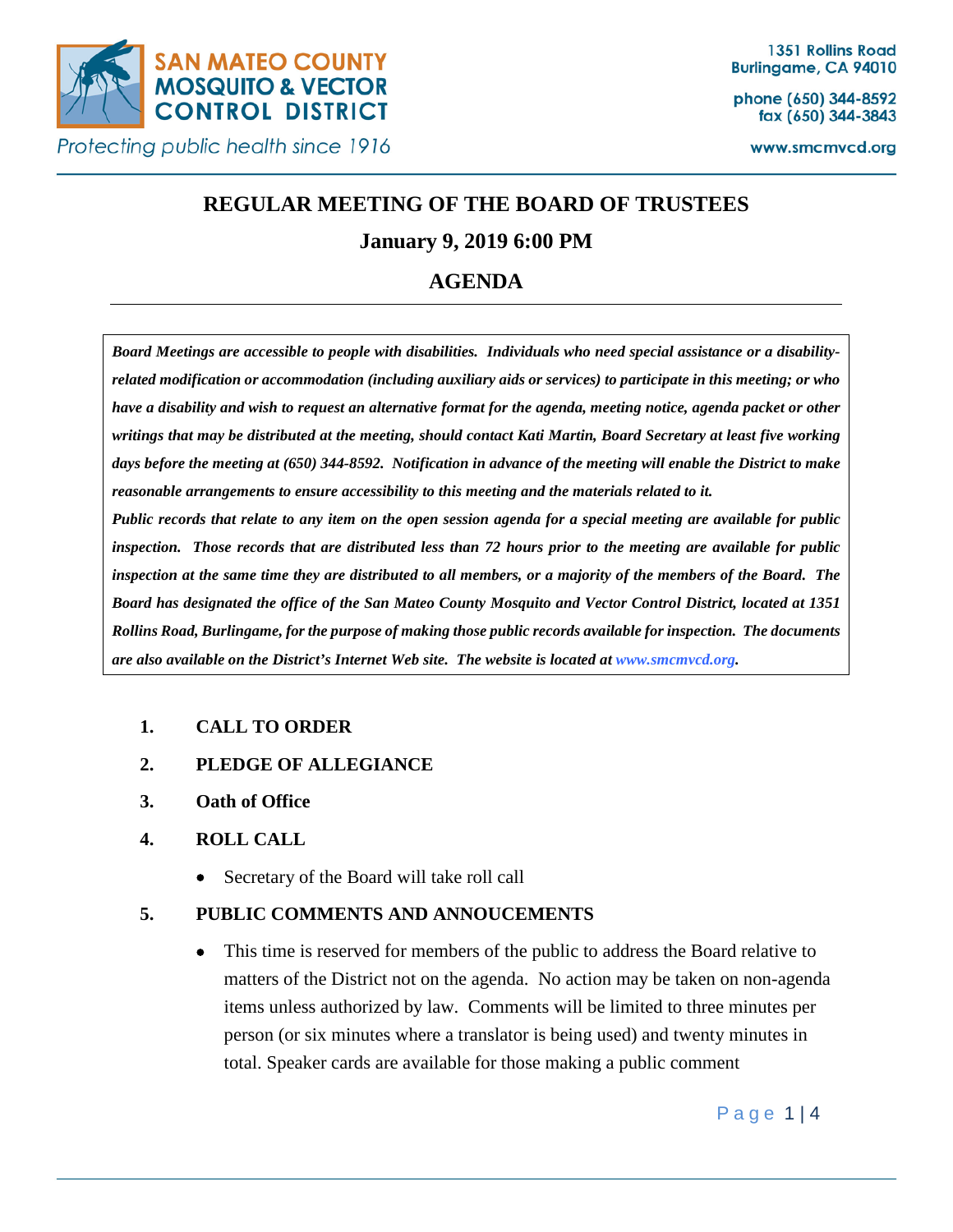## **6. CONSENT CALENDAR**

- If the Board would like to discuss any item listed, it may be pulled from the Consent Calendar
- A. Approval of Minutes for the Regular Board Meeting, November 14, 2018
- B. Approval of policy updates considered at the November 14, 2018 Board Meeting.
- C. Approval of Agreements and Contracts
	- 1. Approve having the Manager sign a contract with RMT for landscape maintenance services at the District Office and its Baron Ave Storage facility in Redwood City.

**ACTION:** Motion to approve Consent Calendar

# **REGULAR AGENDA**

## **7. BOARD COMMITTEE REPORTS**

A. **Environmental and Public Outreach Committee**

# **CERTIFICATION OF PEIR AND APPROVAL OF IMVMP AND IMVMP PLAN**

Certification of the District's Final Programmatic Environmental Impact Report and approval of its Integrated Mosquito and Vector Management Program and Plan

• Presentation by Susan Hootkins, Environmental Planner, Cardno

**ACTION:** Motion to approve Resolution M-005-19 certifying the District's Final Programmatic Environmental Impact Report, adopting CEQA Findings of Fact and Statement of Overriding Considerations, and adopting a Mitigation Monitoring and Reporting Program for the District's Integrated Mosquito and Vector Management Program and Plan.

**ACTION:** Motion to approve Resolution M-006-19 approving the District's Integrated Mosquito and Vector Management Program and Plan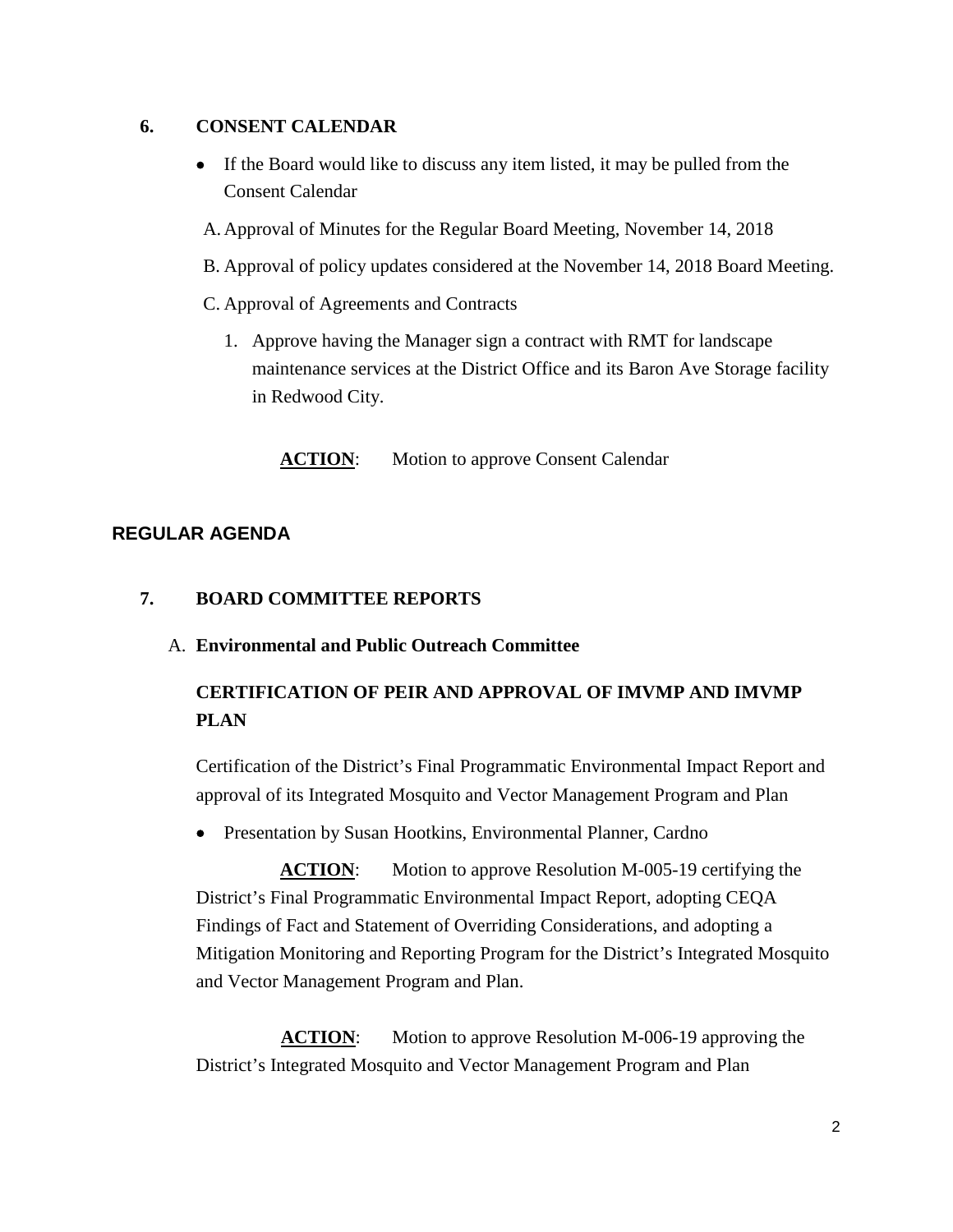#### B. **Strategic Planning Committee**

C. **Policy Committee**

**District Policy 6100 Journal Entry Approval –** *consider adding the words "and include the following:" to Section 6100.31*

**ACTION:** Motion to approve changes in District Policy 6100

**District Policy 6110 Cash and Cash Management** *– consider changing the word "impress" to "imprest" in Section 6110.50*

**ACTION:** Motion to approve changes in District Policy 6110

## D. **Manager's Evaluation Committee**

E. **Legislative Committee**

## F. **Finance Committee**

## **8. FINCIAL REPORT**

Review Financial Report for October and November 2018. Finance Director, Richard Arrow

**ACTION**: Motion to approve Financial Reports for October and November 2018

# **9. STAFF REPORTS**

- A. Assistant Manager, Brian Weber will provide an update on Field Operations Programs (including Seasonal marsh treatments, airboat, *Aedes aegypti*, etc.)
- B. Laboratory Director, Angie Nakano will provide an update on District Laboratory Programs (including surveillance efforts for West Nile Virus, *Aedes aegypti*, Ticks, Hantavirus, etc.)
- C. Public Health Education and Outreach Officer, Megan Sebay will provide an update on the District Public Outreach Programs
- **10. Information only – All Board members must submit Form 700 Statement of Economic Interests by April, 2019. This year forms must be submitted online. District staff will be distributing information on the process.**